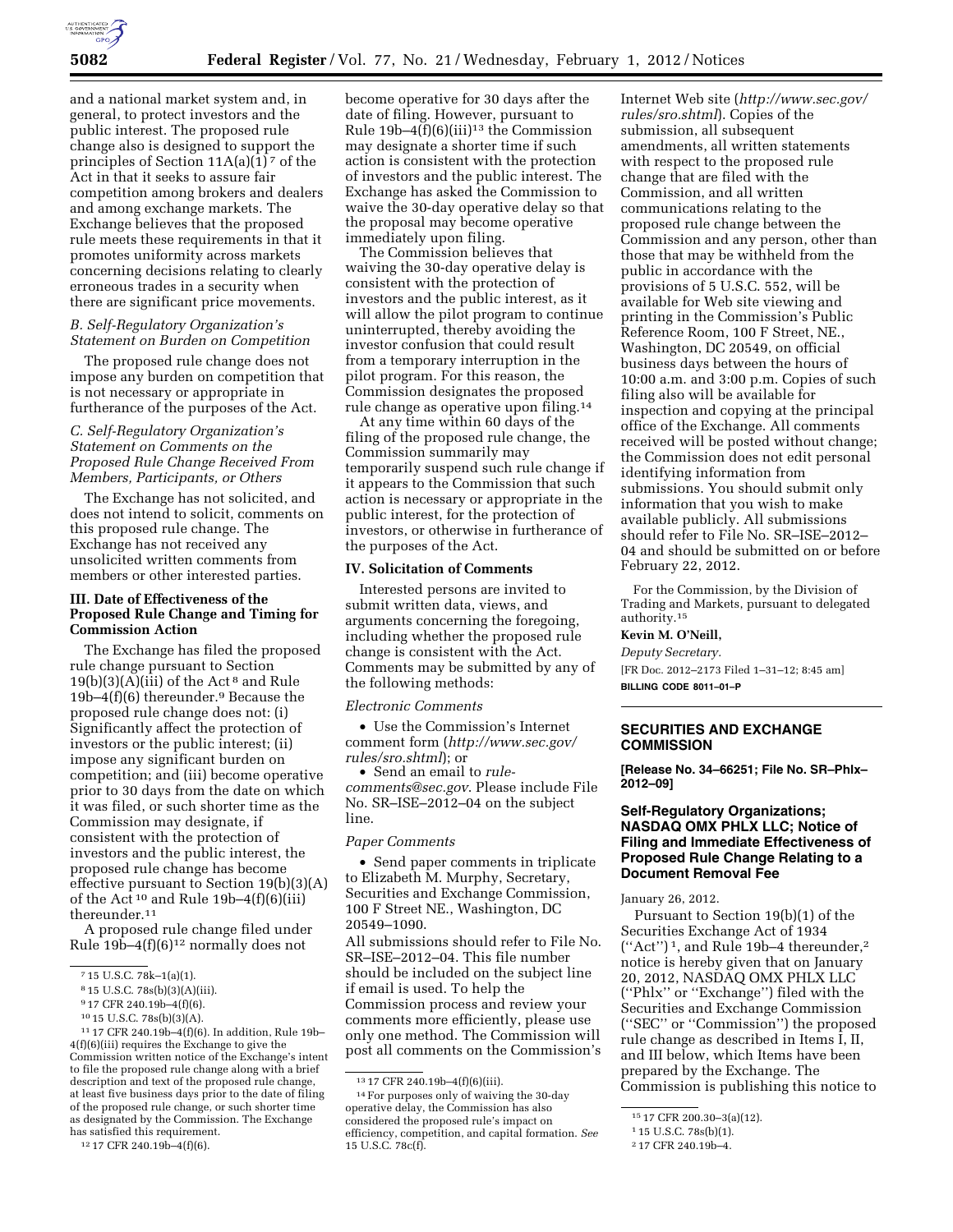solicit comments on the proposed rule change from interested persons.

### **I. Self-Regulatory Organization's Statement of the Terms of Substance of the Proposed Rule Change**

The Exchange proposes to adopt a fee of \$250 per box to ship documents stored by members or member organizations on the trading floor to the member or member organization's address of record. While changes to the Exchange's fee schedule pursuant to this proposal are effective upon filing, the Exchange has designated these changes to be operative on February 1, 2012.

The text of the proposed rule change is available on the Exchange's Web site at *[http://nasdaqtrader.com/](http://nasdaqtrader.com/micro.aspx?id=PHLXfilings)  [micro.aspx?id=PHLXfilings,](http://nasdaqtrader.com/micro.aspx?id=PHLXfilings)* at the principal office of the Exchange, and at the Commission's Public Reference Room.

## **II. Self-Regulatory Organization's Statement of the Purpose of, and Statutory Basis for, the Proposed Rule Change**

In its filing with the Commission, the Exchange included statements concerning the purpose of and basis for the proposed rule change and discussed any comments it received on the proposed rule change. The text of these statements may be examined at the places specified in Item IV below. The Exchange has prepared summaries, set forth in sections A, B, and C below, of the most significant aspects of such statements.

*A. Self-Regulatory Organization's Statement of the Purpose of, and the Statutory Basis for, the Proposed Rule Change* 

### 1. Purpose

The purpose of the proposed rule change is to charge member organizations a fee of \$250 per box containing documents belonging to the member or member organization which the Exchange removes from Exchange space on the trading floor.<sup>3</sup> The Exchange is instituting a policy on February 1, 2012, pursuant to which the Exchange will remove any documents, including storage boxes containing documents, in Exchange space on the trading floor and ship them to the address of record of the member or member organization whose name appears on the documents in question. The Exchange will charge the member organization a \$250 per box Document

Removal Fee which will cover staff time, postage and handling.4 Removal of documents from Exchange space may be necessary to ensure that the Exchange complies with its obligations under its lease and the Philadelphia Fire Code. Documents which are stored in compliant space which has been authorized by the Exchange for use by the member or member organization will not be removed by the Exchange and therefore will not be subject to the fee.

#### 2. Statutory Basis

The Exchange believes that its proposal to amend its schedule of fees is consistent with Section 6(b) of the Act in general, and furthers the objectives of Section 6(b)(4) of the Act in particular, in that it is an equitable allocation of reasonable fees and other charges among Exchange members and other persons using its facilities. The Document Removal Fee is reasonable because it allows the Exchange to recoup costs associated with the administrative burden of removing documents that are stored by members and member organizations without authorization in Exchange space on the trading floor. It is equitable and not unfairly discriminatory because it is uniformly applied to all members and member organizations that store documents in Exchange space without authorization. The Exchange believes that this is fair since members and member organizations should not be permitted to use Exchange space for their own storage needs.

## *B. Self-Regulatory Organization's Statement on Burden on Competition*

The Exchange does not believe that the proposed rule change will impose any burden on competition not necessary or appropriate in furtherance of the purposes of the Act.

# *C. Self-Regulatory Organization's Statement on Comments on the Proposed Rule Change Received From Members, Participants, or Others*

No written comments were either solicited or received.

#### **III. Date of Effectiveness of the Proposed Rule Change and Timing for Commission Action**

The foregoing rule change has become effective pursuant to Section  $19(b)(3)(A)(ii)$  of the Act.<sup>5</sup> At any time

within 60 days of the filing of the proposed rule change, the Commission summarily may temporarily suspend such rule change if it appears to the Commission that such action is necessary or appropriate in the public interest, for the protection of investors, or otherwise in furtherance of the purposes of the Act. If the Commission takes such action, the Commission shall institute proceedings to determine whether the proposed rule should be approved or disapproved.

#### **IV. Solicitation of Comments**

Interested persons are invited to submit written data, views, and arguments concerning the foregoing, including whether the proposed rule change is consistent with the Act. Comments may be submitted by any of the following methods:

#### *Electronic Comments*

• Use the Commission's Internet comment form (*[http://www.sec.gov/](http://www.sec.gov/rules/sro.shtml)  [rules/sro.shtml](http://www.sec.gov/rules/sro.shtml)*); or

• Send an email to *[rule](mailto:rule-comments@sec.gov)[comments@sec.gov.](mailto:rule-comments@sec.gov)* Please include File No. SR–Phlx–2012–09 on the subject line.

#### *Paper Comments*

• Send paper comments in triplicate to Elizabeth M. Murphy, Secretary, Securities and Exchange Commission, 100 F Street NE., Washington, DC 20549–1090.

All submissions should refer to File No. SR–Phlx–2012–09. This file number should be included on the subject line if email is used. To help the Commission process and review your comments more efficiently, please use only one method. The Commission will post all comments on the Commission's Internet Web site (*[http://www.sec.gov/](http://www.sec.gov/rules/sro.shtml)  [rules/sro.shtml](http://www.sec.gov/rules/sro.shtml)*). Copies of the submission, all subsequent amendments, all written statements with respect to the proposed rule change that are filed with the Commission, and all written communications relating to the proposed rule change between the Commission and any person, other than those that may be withheld from the public in accordance with the provisions of 5 U.S.C. 552, will be available for Web site viewing and printing in the Commission's Public Reference Room, 100 F Street NE., Washington, DC 20549, on official business days between the hours of 10 a.m. and 3 p.m. Copies of such filing also will be available for inspection and copying at the principal office of the Exchange. All comments received will be posted without change; the

<sup>3</sup>The Exchange will use standard 1.2 square feet storage boxes to ship documents left on the trading floor to the member or member organization's address of record.

<sup>4</sup>The Exchange estimates that \$250 per box will be the average administrative cost to the Exchange of removing and shipping the documents. The Exchange does not view this fee as a potential source of revenue to the Exchange. 5 15 U.S.C. 78s(b)(3)(A)(ii).